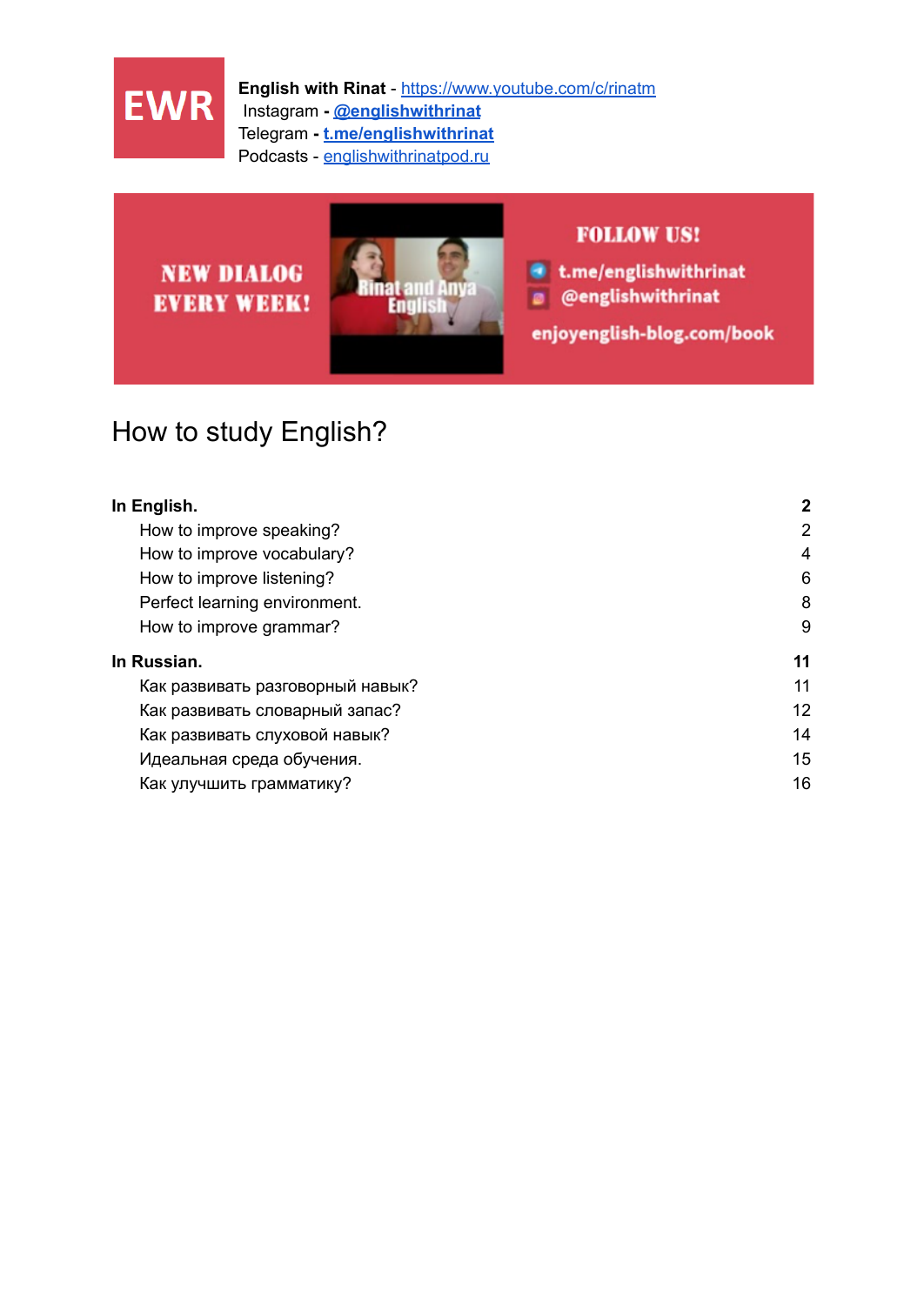

# <span id="page-1-0"></span>**In English.**

### <span id="page-1-1"></span>1. How to improve speaking?

Learning English is very similar to working out in the gym. If you want to speak this language confidently, you need to practice your speaking as well as you work out your muscles to build a beautiful body.

And as well as your body in the gym, your speaking skill needs time to improve.

How to train your speaking?

#### **Exercise #1. Listen, respond and imitate.**

Every time you listen to the native speakers try to imitate them. Try to say out aloud what they say imitating their pronunciation and intonation. Try to be like a native. The more you practice it the better your speaking skill becomes. This is a very useful exercise.

#### **Exercise #2. Times Up exercise.**

Read a short story in English. Then take a timer for 1 or 2 minutes. Start the timer and start talking in English about the short story you've just read. It doesn't matter what you say. The most important thing here is **not to stop speaking** until the time is up.

No matter how many mistakes you make. Just speak English using vocabulary from the short story.

This exercise will help you to train your speaking independently. And the more you train the better your speaking skill becomes.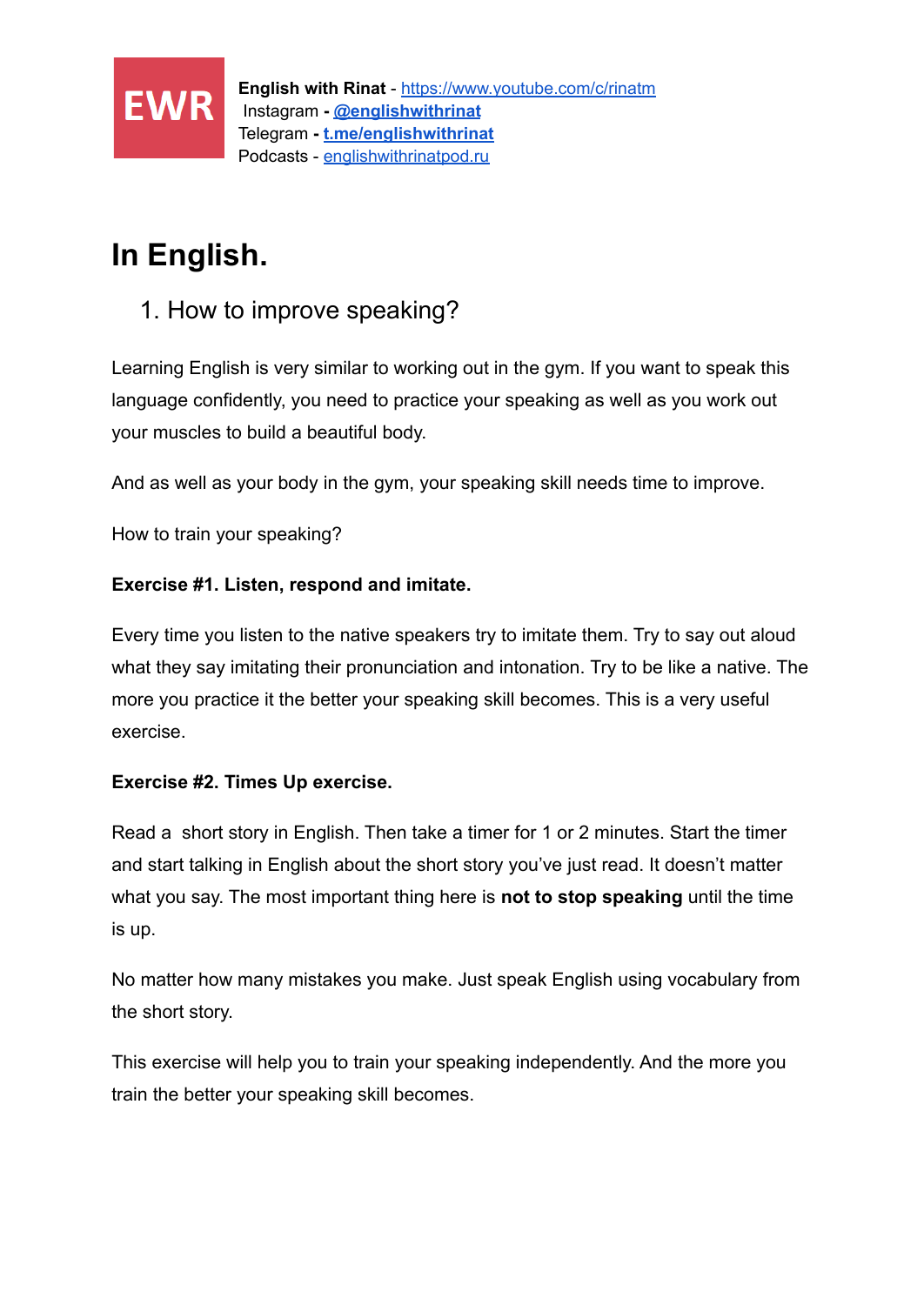

#### **Exercise #3. Make your pocket dialog.**

Listen to some small dialog of native speakers. Learn it by heart and try to imitate the conversation. Use the same intonation and emotions. Try to be like a native speaker.

Go to [our YouTube](https://www.youtube.com/channel/UCKRD1AcryBWspOXqhQgkJWA?sub_confirmation=1) and work with some dialog we've made for you. After you repeat the dialog many times, play a role of different speakers.

Speak aloud and try to be like a native speaker. Work with the dialog this way when you have free time. It will be your pocket dialog.

These three techniques are very powerful. But it doesn't mean that you should avoid real conversations with people. The only way to become fluent in English is to practice your speaking as often as you can.

If you like this lesson, share it with your friends!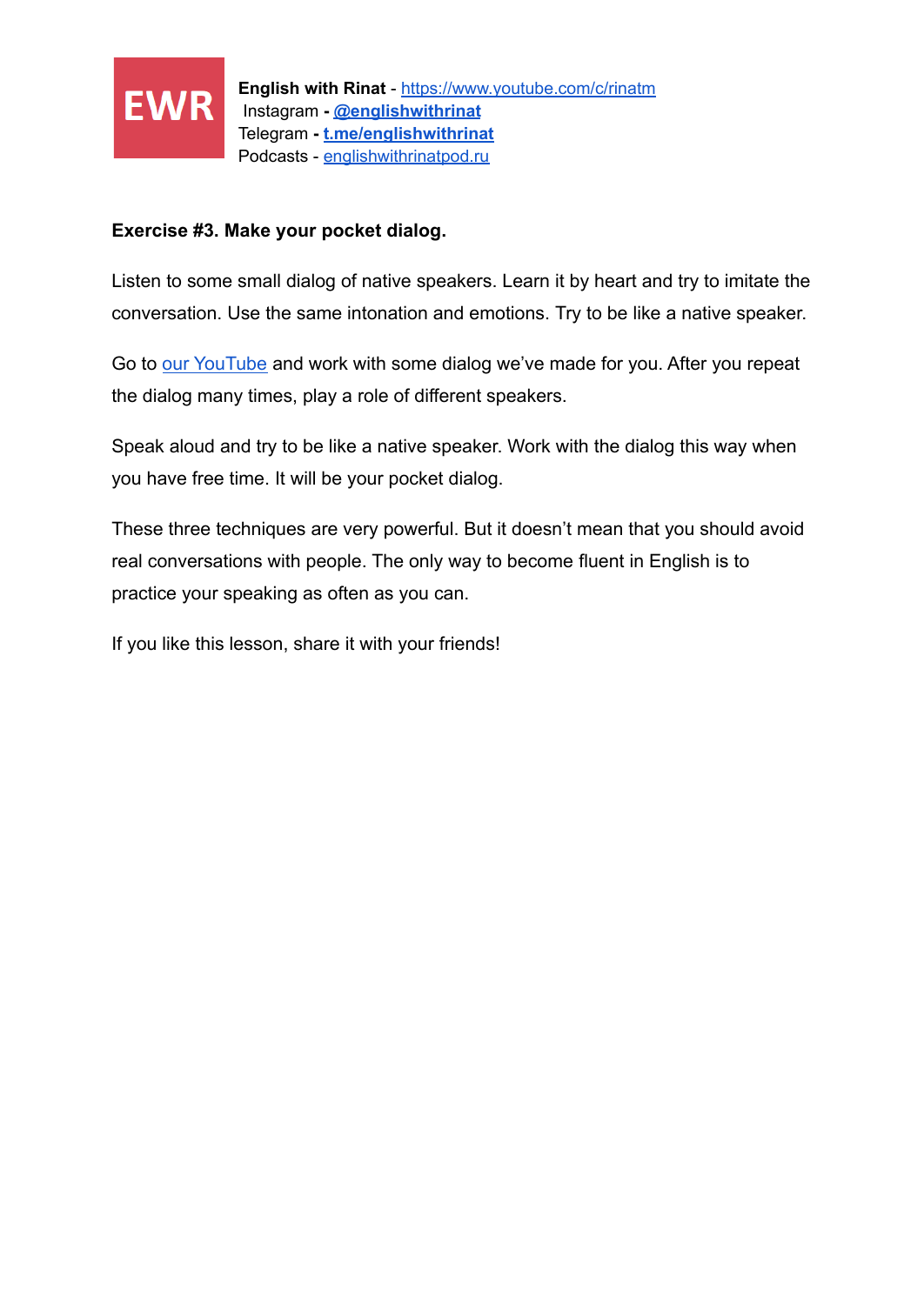

## <span id="page-3-0"></span>2. How to improve vocabulary?

Vocabulary is a very important part of any language. It's impossible to speak English if you don't know the English words and phrases.

It doesn't mean you should grab a dictionary and start learning by heart all the words. Of course not. I never recommend learning new words and phrases by heart. It's a very exhausting and boring way to improve vocabulary. As a result, people get tired of learning English very soon.

I'd like to suggest a more pleasant way of improving your vocabulary.

Reading is a foundation of learning. If you want to expand your vocabulary, you need to read a lot. Try to read what you're interested in.

You can read news articles, podcasts' transcripts, books and other kinds of information. It doesn't matter what you read. The most important thing is to enjoy reading.

There are two main reasons why people don't like what they read:

- **it's not interesting for them;**
- **it's too difficult for them;**

If you read something that is too difficult for you, try to find another article. It's very important to read articles that fit your level.

If it's possible, try to read aloud. It's a perfect way to improve not only your vocabulary, but also your speaking, your pronunciation and the ability to **think in English.**

After you read something, work with new vocabulary. Just write out all the words and phrases you don't know. Translate them and make up a few sentences with them.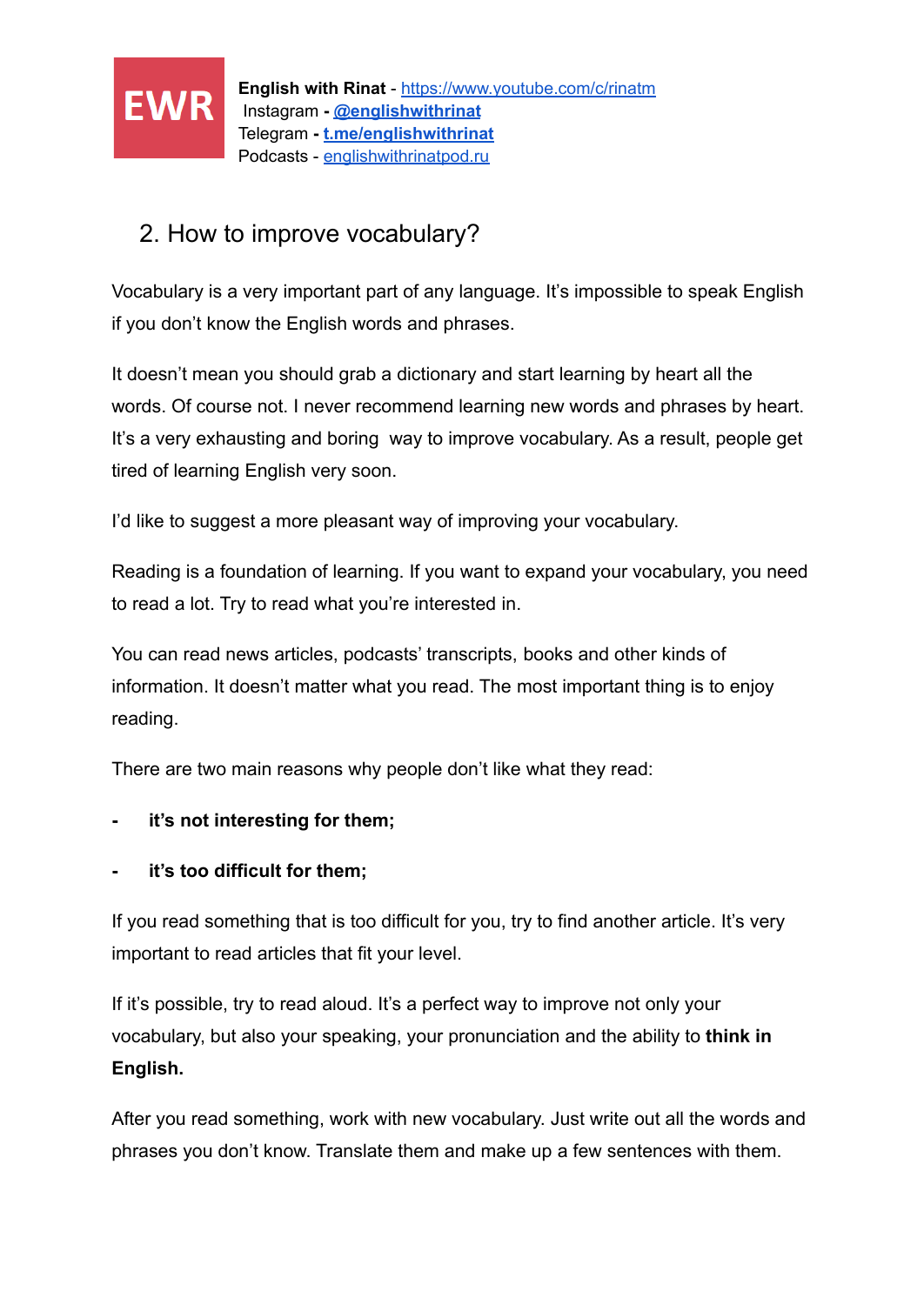

If you have time, write a little story using new words and phrases. It's very important not only to read something once, but also to work with new vocabulary.

Make the flashcards and keep revising them from time to time. It will help you to store new words and phrases deeply in your brain.

Don't forget that vocabulary is not a simple thing. It takes time to improve it. Just keep reading in English and follow my recommendations. And be sure that you will have great results in the long term period.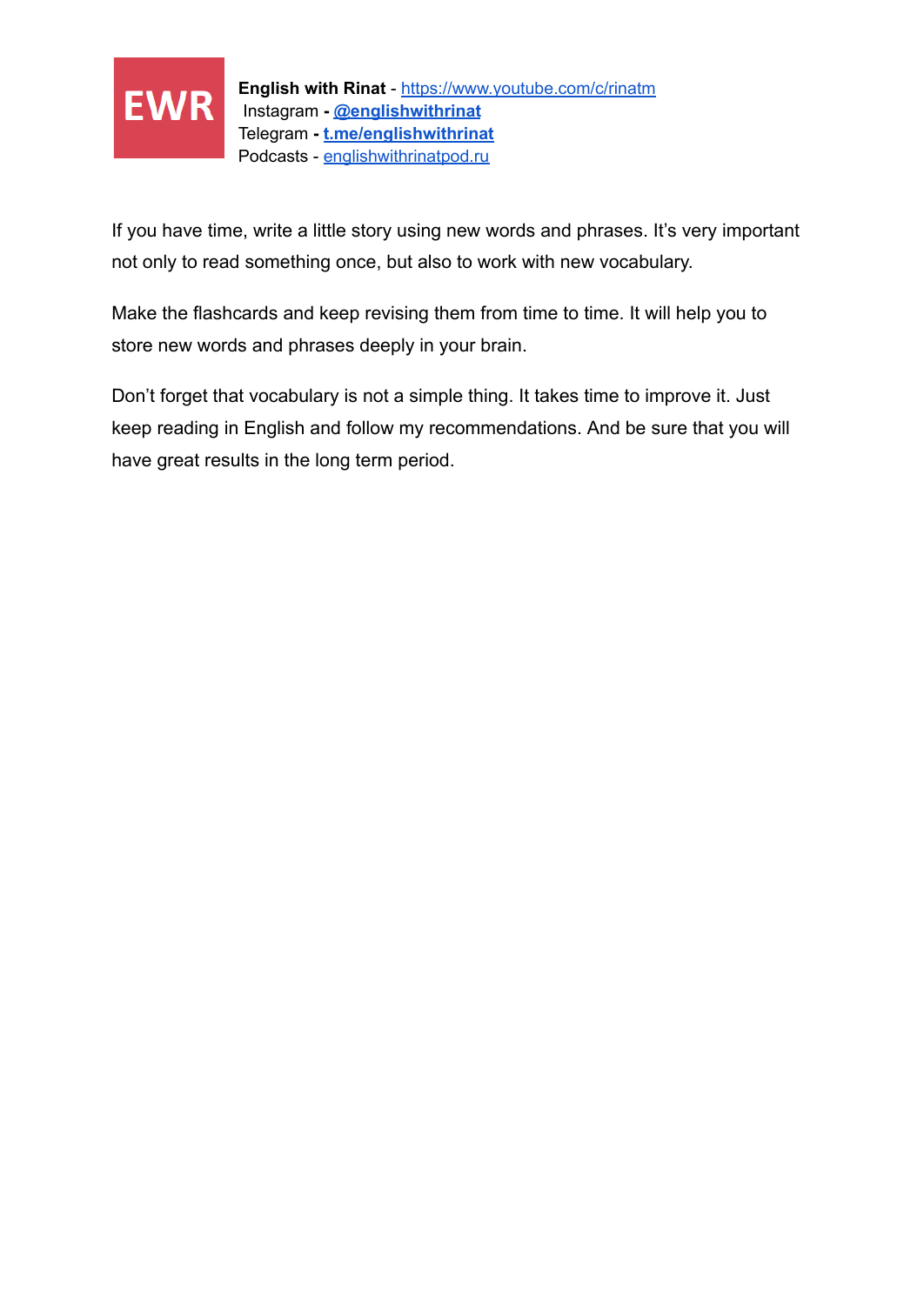

## <span id="page-5-0"></span>3. How to improve listening?

Children learn to speak a language with their ears. It's so simple, but some students can't understand that listening is the most important thing.

Children listen to the people around them and improve their comprehension. The only difference between the adults and children is that the adults need more time to improve their listening.

The child's brain is young and flexible. The brain of older people is quite slow in the understanding of a new language, but it works the same way.

If you want to improve your listening effectively, you need to work with materials that fit your level. If you understand 80% of what you hear, that's material for you. If you feel that it's too difficult for you or too easy, start working with another material.

[Podcasts in English](http://englishwithrinatpod.ru/) is a perfect choice. There are a lot of podcasters nowadays and they usually make podcasts for different levels of English.

To make the listening practice as useful as you can, you should listen using the 4-steps method:

**Step 1.** Listen and try to understand the whole meaning of the story. You don't need to understand everything. Just listen and try to anticipate the story.

**Step 2**. Listen again and read the story along.

**Step 3.** Work with new vocabulary. Write down all the words and phrases you don't know. First, try to guess what they mean from the context. If you can't understand their meaning, use a dictionary.

You should translate the story and understand it very well.

**Step 4.** Listen to the story again without looking at the text.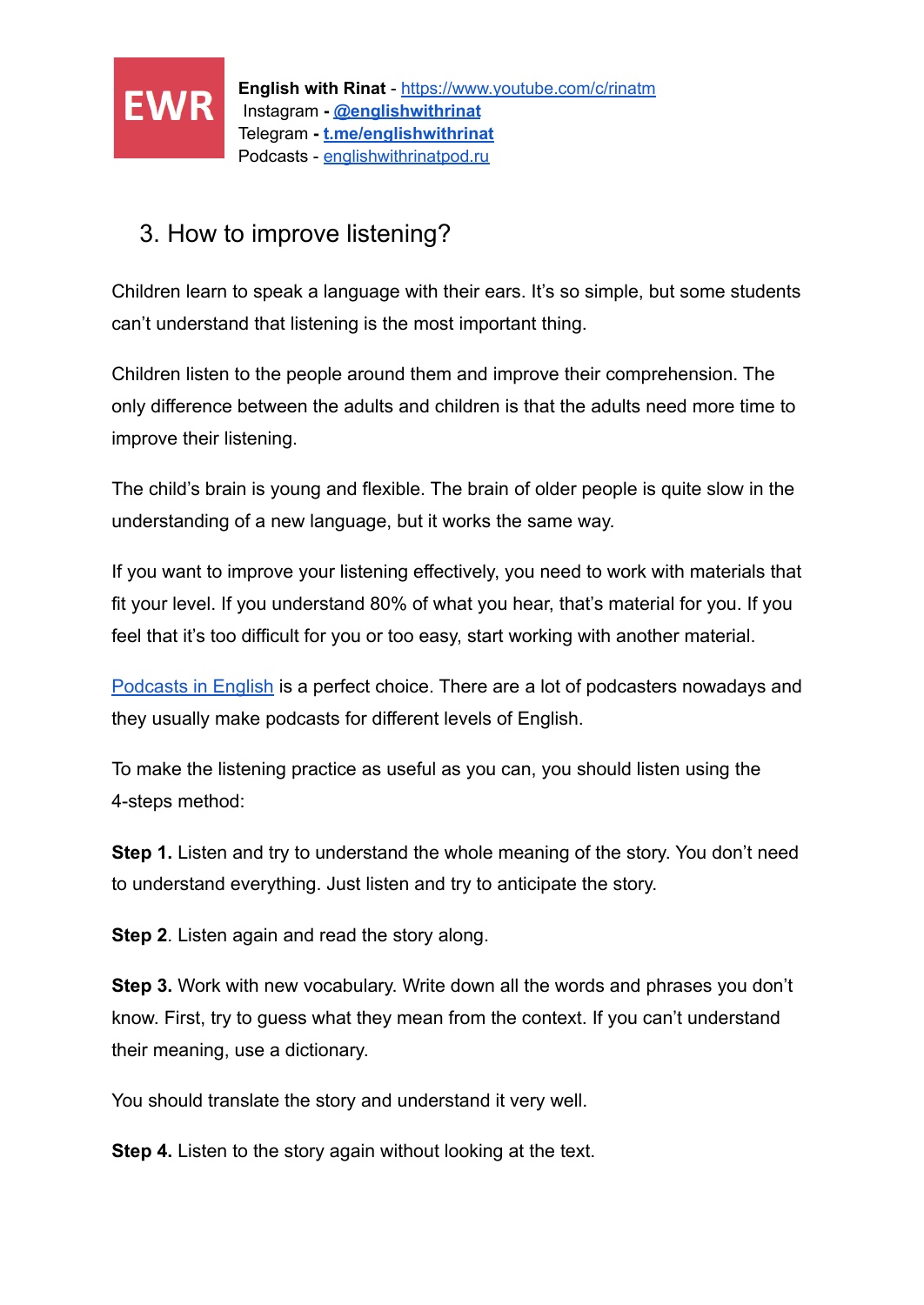

This is a very effective approach of improving not only your listening skill, but also your vocabulary and your English in general.

What materials do you use to improve your listening? Tell me about it in the comments!

If you like this lesson, please share it with others.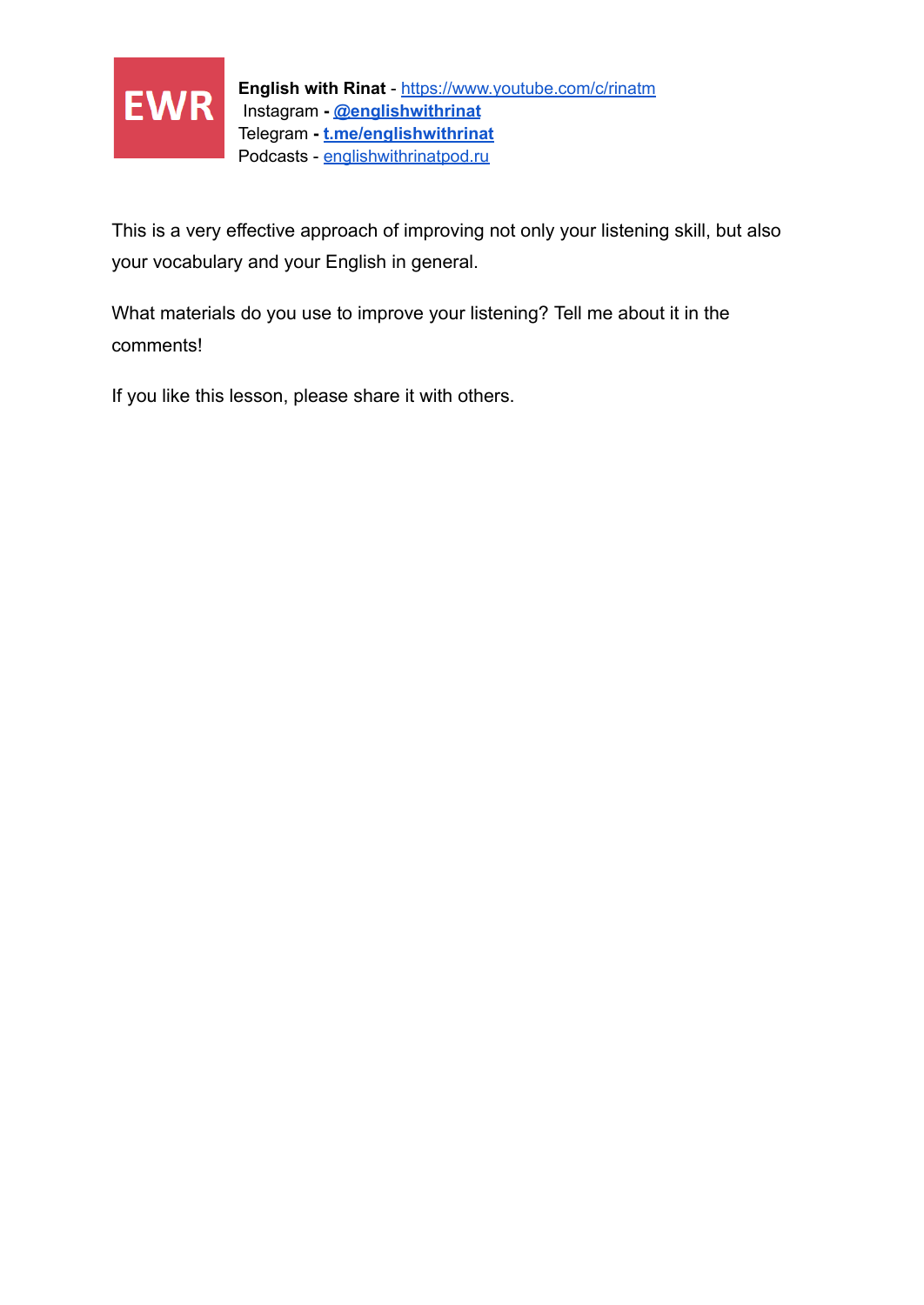

### <span id="page-7-0"></span>4. Perfect learning environment.

When people come to an English speaking country and live there, they learn to speak English pretty fast. Why is it happening?

The answer is simple – when you are among the native speakers, you learn English very actively. You are an active learner.

You live in the English language environment. You get a lot of information from natives and you have to respond. You have to communicate with people to survive. This is a **perfect learning environment.**

When we are in Russia or another not English speaking country, we can't improve our English as fast as when we live with native speakers.

If you want to start speaking English quickly, you should make your learning environment as close to the perfect one as you can.

Most of the English learners are passive. They don't have enough listening practice. They don't have enough speaking practice. They only learn new words and do grammar exercises. That's why they can't achieve fluency for a long time.

If you want to become a fluent English speaker fast, you need to be active. You need to create a perfect learning environment and bring as much English into your life as you can.

In the comment section for this lesson I'd like you to tell me what is the most difficult thing for you in learning English.

If you like this video lesson, please share it with others. I'd really appreciate it.

Thanks for watching this lesson and see you the next time!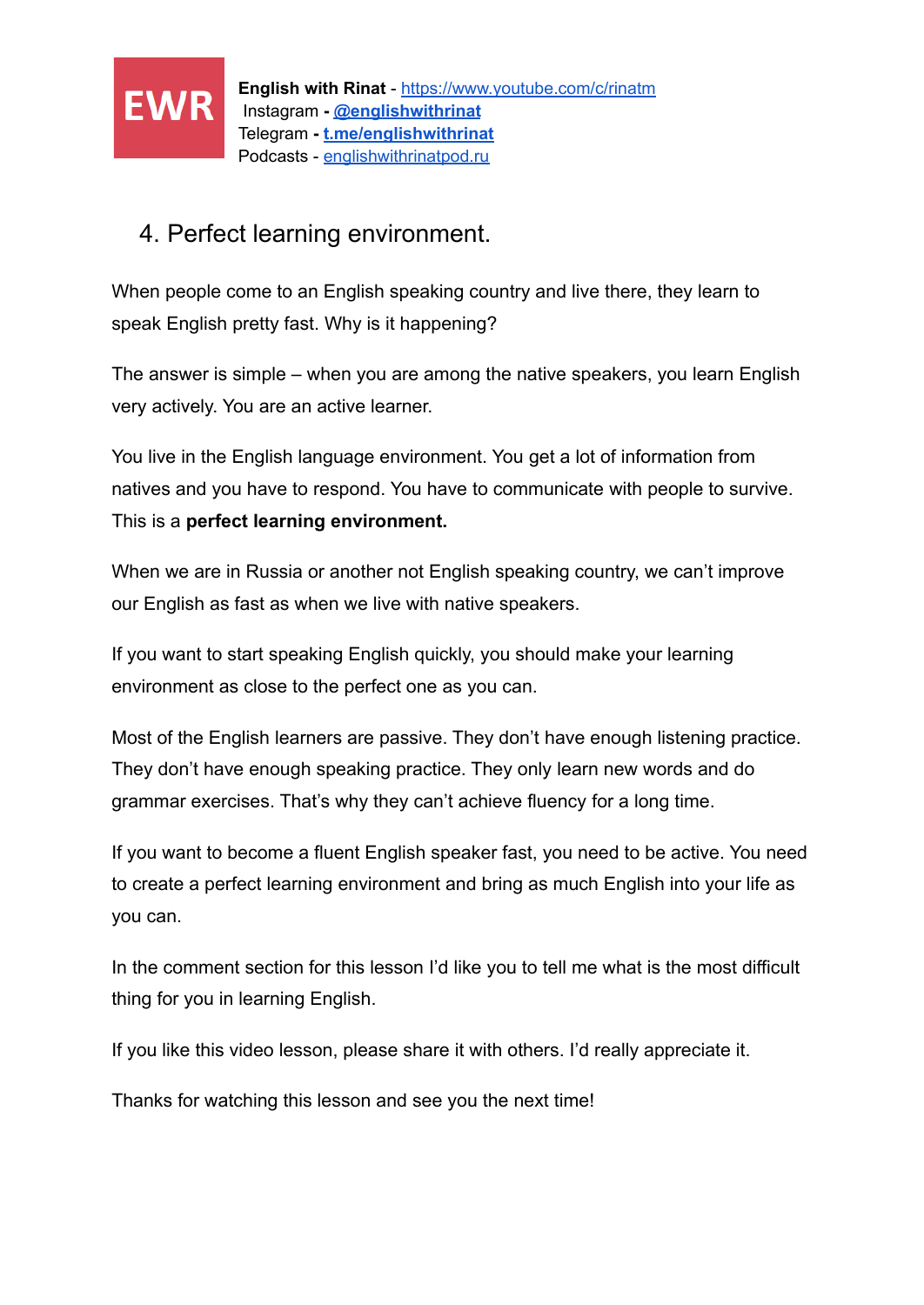

### <span id="page-8-0"></span>5. How to improve grammar?

Any language starts with grammar. Fortunately, the English grammar is simple. I'm not talking about some sophisticated grammar rules that you need in order to pass some exams. I mean the basis of grammar that you need for communication.

When people come to an English speaking country and live there, they learn to speak English without learning grammar at all. They just listen to the native speakers around them and learn grammar in the context.

Another example. Think about kids. Do they learn grammar rules to start speaking? Of course not. They also just listen to their parents and learn grammar in the context of different situations.

The English context is powerful. In my opinion, it is your best helper in learning grammar. That's why I always recommend learning English grammar through the short stories.

Working with the English short stories is always fun and interesting. You will enjoy learning and that's why you will make fast progress. Remember, **if you like something you usually do it much better.**

You can find a lot of [short stories on the Internet](https://enjoyenglish-blog.com/stories). If you want to improve your grammar naturally, you should work with them the following way:

- write the story in the Present Simple Tense. Or you can find a short story that is already written in Present;
- listen to it and translate;
- rewrite the story in the Past Simple Tense;
- rewrite the story in the Future Simple Tense;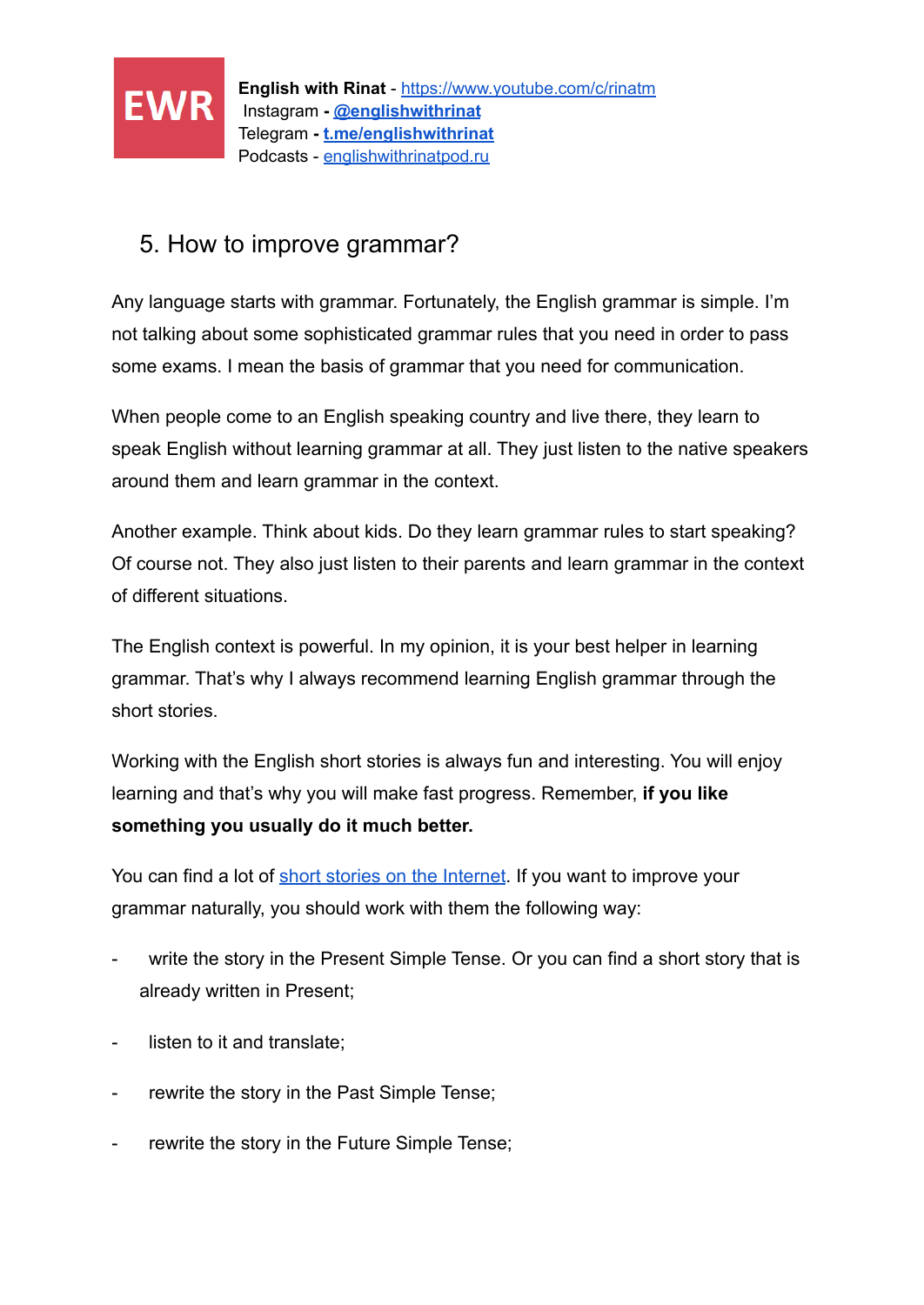

Here is an example for you:

#### **Present:**

*He opens the refrigerator. He looks inside the refrigerator. He is hungry. He wants something to eat. He sees a package. It is a package of hot dogs. Six hot dogs are in the package. He takes two hot dogs out of the package. He closes the refrigerator. He puts the hot dogs on a plate.*

Now let's retell the story in **the Past:**

*He opened the refrigerator. He looked inside the refrigerator. He was hungry. He wanted something to eat. He saw a package. It was a package of hot dogs. Six hot dogs were in the package. He took two hot dogs out of the package. He closed the refrigerator. He put the hot dogs on a plate.*

Write this short story in the Future Simple Tense using a comment section. It will be your homework for this lesson.

Working with the short stories is a very pleasant and effective way of improving grammar. It will help you to start using the general English tenses automatically. You will improve your thinking in English. As a result, you'll become much more fluent.

Tell me what do you think about this method? And how do you learn the English grammar? I'm waiting for your comments!

If you like this lesson, don't forget to share it with friends.

Thanks for watching and seeing it next time. Bye!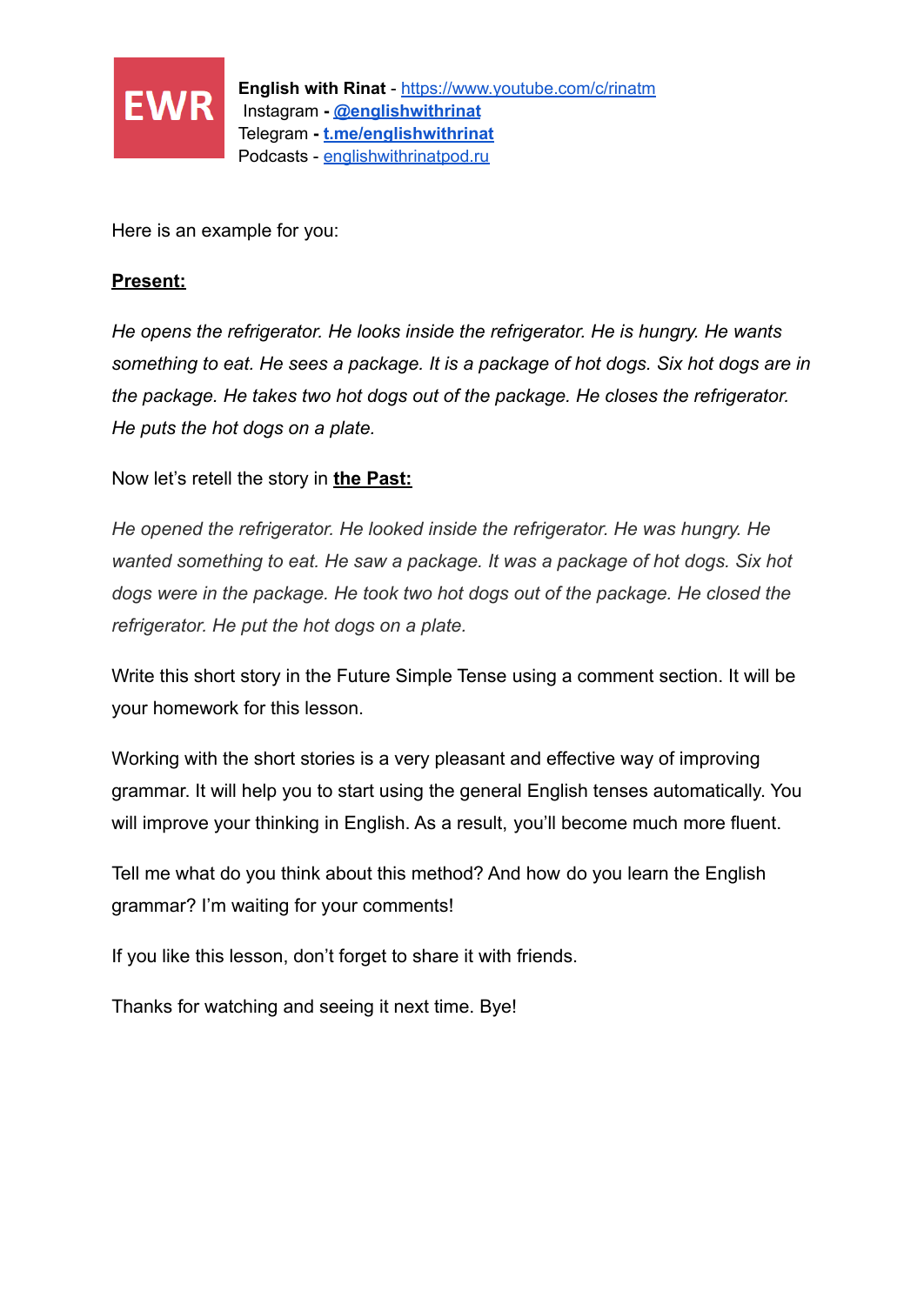

# <span id="page-10-0"></span>**In Russian.**

### <span id="page-10-1"></span>1. Как развивать разговорный навык?

Изучение английского очень похоже на тренировки в тренажерном зале. Если вы хотите уверенно говорить на этом языке, вам необходимо тренировать разговорный навык точно так же, как вы тренируете свои мышцы для построения красивого тела.

И точно так же, как мышцам, языку **требуется время** на развитие.

Как развивать *speaking*?

**Упражнение 1.** Слушайте, отвечайте и имитируйте.

Каждый раз, слушая носителей языка, старайтесь им подражать. Постарайтесь произнести вслух то, что они говорят, имитируя их произношение, интонацию и ритм. Посмотрите [мой урок на эту тему.](https://www.youtube.com/watch?v=zcUeW9RnTLo&t=1s&ab_channel=EnglishwithRinat)

Постарайтесь говорить, как носитель языка. Чем больше вы практикуетесь, тем лучше становится ваше говорение. Это очень полезное упражнение.

**Упражнение 2.**Time's Up (Время вышло).

Прочтите [короткую историю](https://enjoyenglish-blog.com/stories) на английском языке. Затем поставьте таймер на 1 или 2 минуты. Включите таймер и начните говорить на английском о том, что прочитали. Неважно, что вы говорите и сколько ошибок делаете. Здесь самое главное - **не прекращать говорить, пока не истечет время.**

Просто говорите по-английски, используя словарный запас из текста.

Это упражнение поможет вам научиться говорить самостоятельно. И чем больше вы тренируетесь, тем лучше становятся ваши разговорные навыки.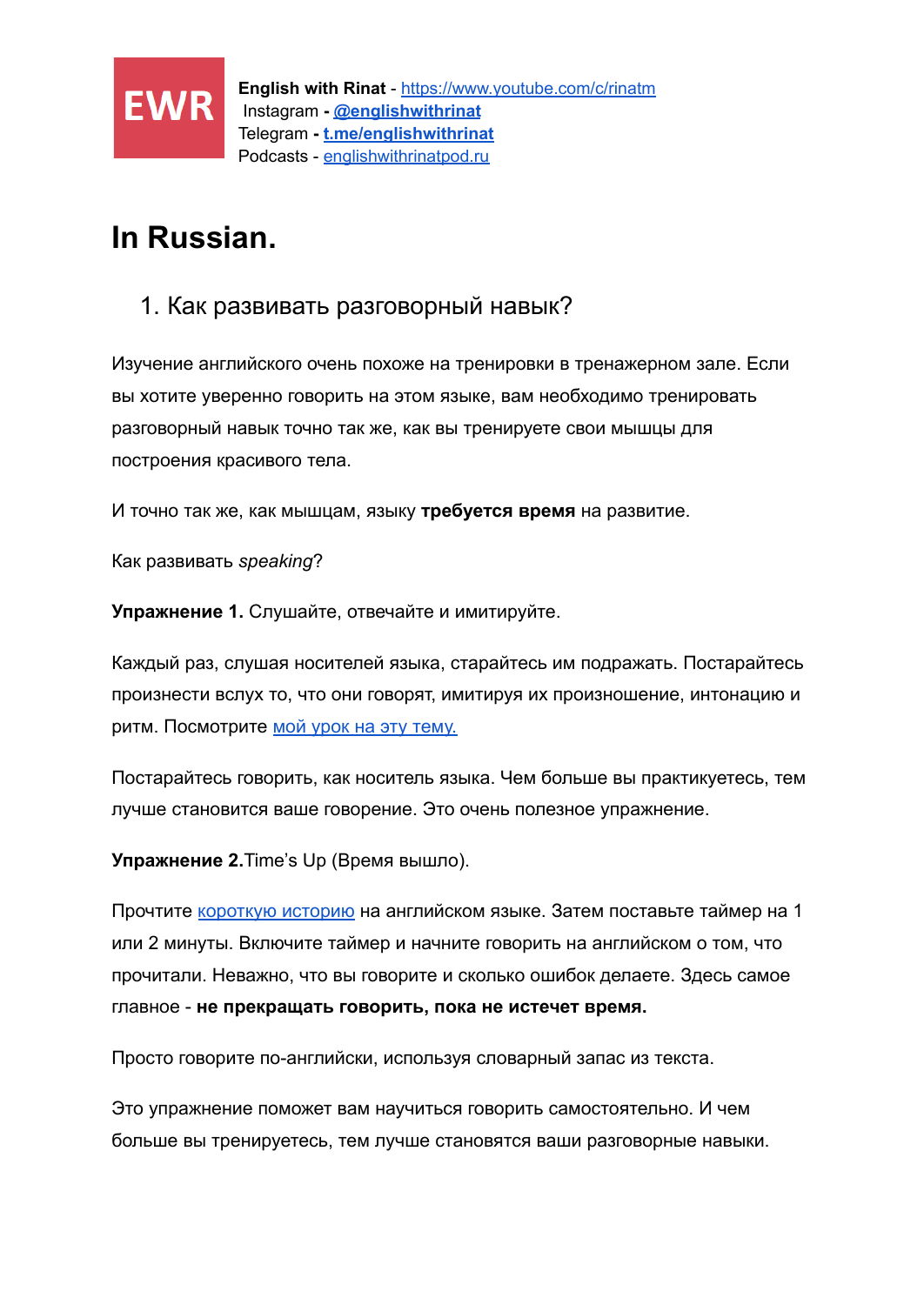

**Упражнение 3.** "Карманный" диалог.

Послушайте [небольшой диалог на английском](https://www.youtube.com/watch?v=W4F9-YGiFgw&ab_channel=EnglishwithRinat). Выучите его наизусть и попытайтесь имитировать разговор. Используйте ту же интонацию и эмоции. Постарайтесь говорить максимально похоже со спикерами.

Перейдите [на наш канал](https://www.youtube.com/channel/UCKRD1AcryBWspOXqhQgkJWA?sub_confirmation=1) и поработайте с [любым диалогом,](https://youtube.com/playlist?list=PLTp8EeI4lDoIr6rGGNb8CT3ek-6xCYlPz) которые мы для вас записываем. Повторив диалог много раз, играйте роль разных собеседников.

Аудиоверсии всех диалогов есть в [наших подкастах.](http://englishwithrinatpod.ru/)

Выберите один любимый диалог и работайте с ним, когда у вас есть свободное время. Это будет ваш "карманный" диалог.

Эти три методики очень эффективны. Но это не значит, что вам следует избегать реальных разговоров с людьми. Единственный способ научиться свободно говорить по-английски - это как можно чаще практиковаться в разговорной речи.

Если вам понравился этот урок, поделитесь им с друзьями!

### <span id="page-11-0"></span>2. Как развивать словарный запас?

Словарный запас *(vocabulary)*- очень важная часть любого языка. Невозможно говорить по-английски, если вы не знаете английских слов и фраз.

Это не значит, что вы должны взять словарь и начать учить все слова наизусть. Я никогда не рекомендую заучивать новые слова и фразы наизусть. Это очень утомительный и скучный способ развития *vocabulary*. В результате люди очень быстро устают изучать английский язык.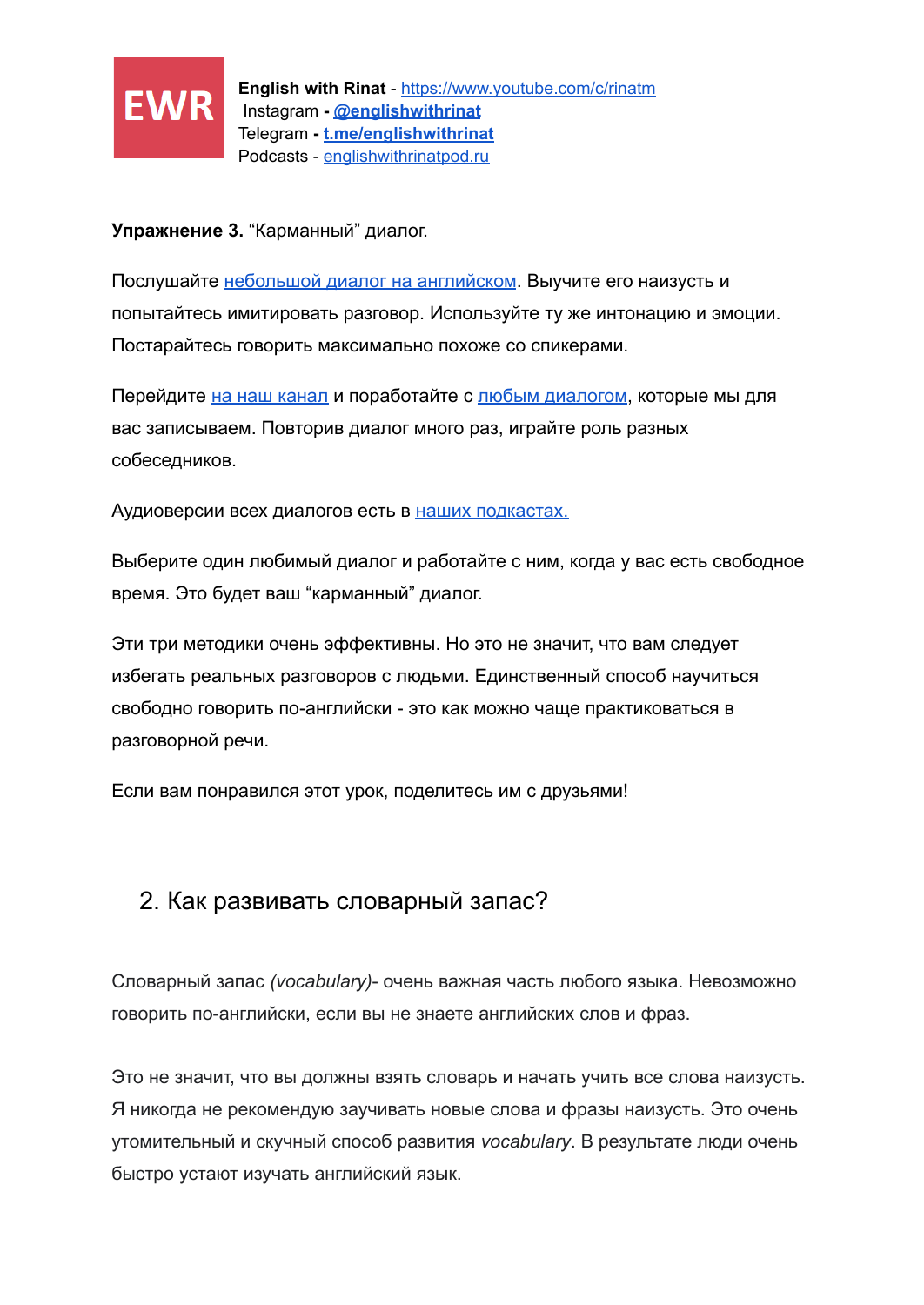

Я хочу предложить более приятный способ улучшения словарного запаса. А именно - читать на английском языке.

Чтение - это основа обучения. Если вы хотите расширить свой словарный запас, вам нужно много читать. Попробуйте прочитать то, что вам интересно. Вы можете читать новостные статьи, расшифровки (transcripts) к подкастам, книги и другую информацию. Неважно, что вы читаете. Самое главное получать удовольствие от чтения.

Есть две основные причины, по которым людям не нравится то, что они читают:

**- не интересно;**

#### **- слишком сложно;**

Если вы прочитали что-то слишком сложное для вас, попробуйте найти другую статью. Очень важно читать статьи, соответствующие вашему уровню.

Если есть возможность, попробуйте читать вслух. Это идеальный способ улучшить не только свой словарный запас, но также свою речь, произношение и способность думать на английском языке.

После того, как вы что-то прочитали, работайте с новой лексикой. Просто запишите все слова и фразы, которых вы не знаете. Переведите их и составьте из них несколько предложений.

Если у вас есть время, напишите небольшой рассказ, используя новые слова и фразы. Очень важно не только прочитать что-то один раз, но и поработать с новой лексикой.

Сделайте карточки и время от времени пересматривайте их. Это поможет вам хорошо запомнить новые слова и фразы.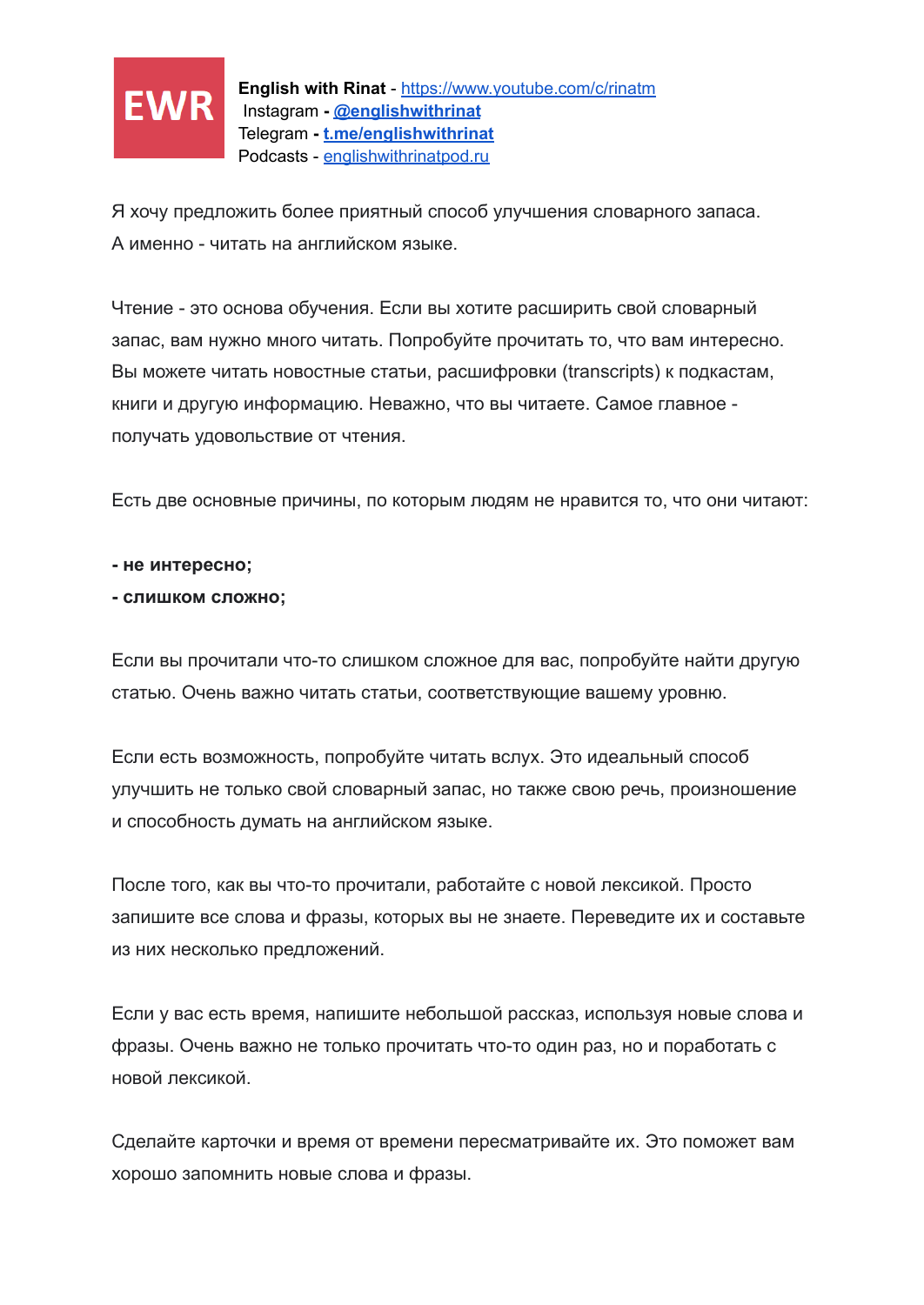

Не забывайте, что словарный запас - непростая вещь. На его развитие требуется время. Просто продолжайте читать на английском и следуйте моим рекомендациям. И будьте уверены, что вы добьетесь отличных результатов в долгосрочной перспективе.

## <span id="page-13-0"></span>3. Как развивать слуховой навык?

Дети учат язык через слух. Это так просто, но некоторые ученики не понимают, что аудирование - это самое важное.

Дети слушают окружающих и начинают лучше их понимать. Единственная разница между взрослыми и детьми заключается в том, что взрослым нужно больше времени на развитие слухового навыка *(listening skill)*.

Мозг ребенка молод и легко приспосабливается к иностранной речи. Мозг взрослых людей довольно медленно привыкает к новому языку, но работает он так же, как и у детей.

Если вы хотите улучшить свое восприятие речи на слух, вам нужно работать с материалами, которые соответствуют вашему уровню. Очень важно понимать 80% того, что вы слушаете. Если вы чувствуете, что это для вас слишком сложно, начните работать с другим материалами.

[Подкасты на английском](http://englishwithrinatpod.ru/) - отличный выбор. В настоящее время существует множество подкастеров, которые обычно делают подкасты для разных уровней английского языка.

Чтобы практика аудирования была максимально полезной, вам следует использовать метод из 4 шагов: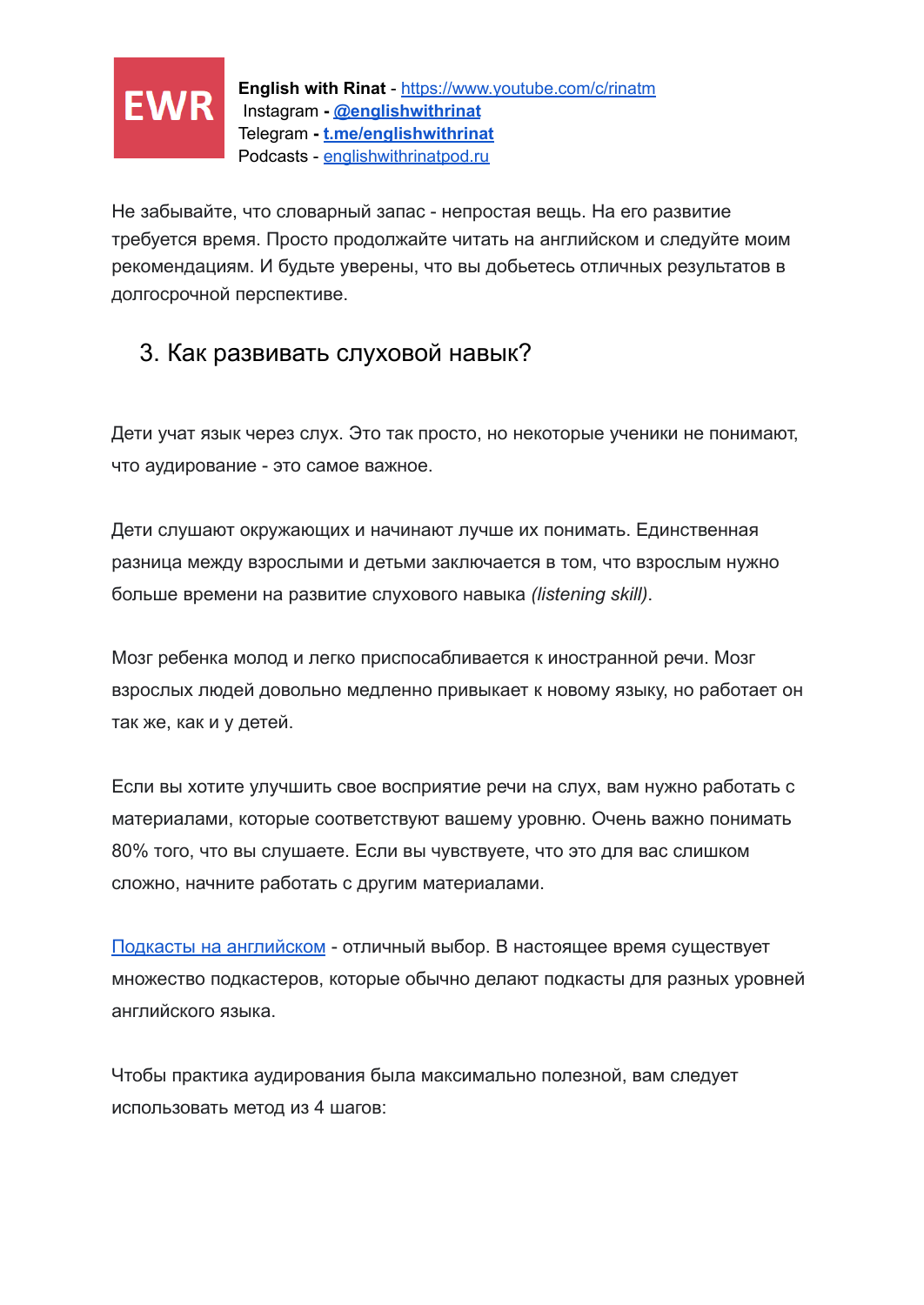

**Шаг 1.** Послушайте и постарайтесь понять смысл рассказа в целом. Необязательно понимать его полностью. Просто послушайте и постарайтесь предугадать *(to anticipate)* его смысл.

**Шаг 2.** Послушайте еще раз и прочитайте текст.

**Шаг 3.** Работа с новой лексикой. Запишите все слова и фразы, которых вы не знаете. Во-первых, попробуйте угадать, что они означают, исходя из контекста. Если вы не можете понять их значение, воспользуйтесь словарем. Вы должны полностью перевести историю и хорошо ее понимать.

**Шаг 4.** Прослушайте рассказ еще раз, не заглядывая в текст.

Это очень эффективный подход для улучшения не только навыков аудирования, но и словарного запаса и английского языка в целом.

Какие материалы для улучшения *listening skill* используете вы? Расскажите об этом в комментариях!

<span id="page-14-0"></span>Если вам понравился этот урок, поделитесь им с друзьями!

### 4. Идеальная среда обучения.

Когда люди приезжают в англоязычную страну и живут там, они довольно быстро учатся говорить по-английски. Почему это происходит? Ответ прост - когда вы среди носителей языка, вы очень **активно учите английский.**

Вы живете в англоязычной среде. Вы получаете много информации от местных жителей, и вам нужно отвечать и общаться с людьми, чтобы выжить. Это идеальная среда для обучения *(perfect learning environment).*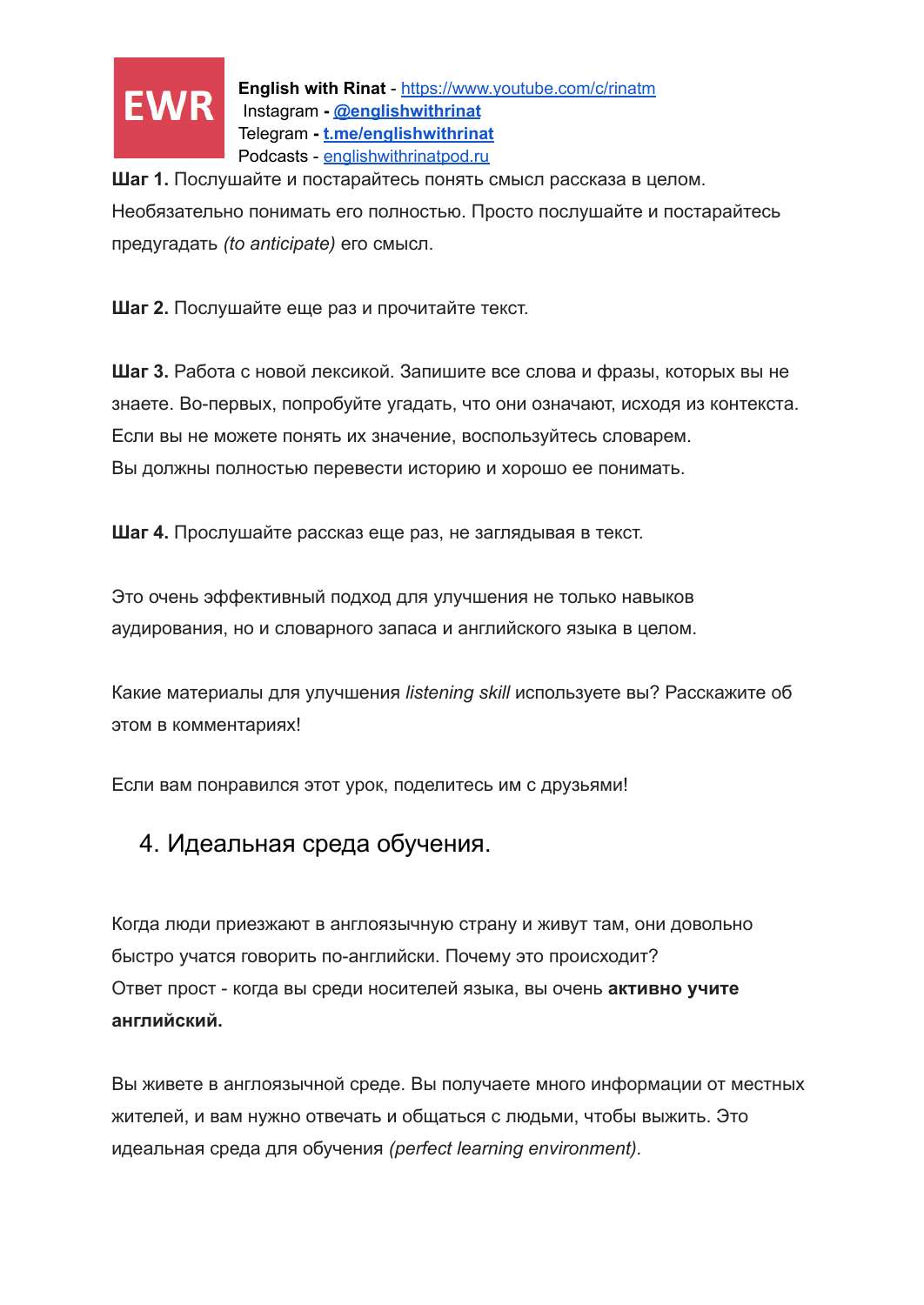

Когда мы находимся в России, мы не можем улучшать свой английский так же быстро, как когда мы живем среди носителей языка.

Если вы хотите начать быстро говорить на английском, вам следует сделать среду обучения максимально приближенной к идеальной.

Большинство студентов довольно пассивны. Они не достаточно слушают на английском. Они не достаточно говорят на английском. Они лишь учат новые слова и выполняют грамматические упражнения, что разумеется тоже важно, но этого недостаточно.

Если вы хотите быстро научиться свободно говорить на английском языке, вам нужно быть активным. Вам необходимо создать идеальную среду для обучения и привнести в свою жизнь как можно больше английского.

В разделе комментариев я хотел бы, чтобы вы рассказали, что для вас самое сложное в изучении английского языка. Давайте пообщаемся на эту тему.

### <span id="page-15-0"></span>5. Как улучшить грамматику?

Любой язык начинается с грамматики. К счастью, грамматика английского языка проста. Я не говорю о каких-то сложных правилах грамматики, которые вам понадобятся для сдачи экзаменов. Я имею в виду основы грамматики, которые вам нужны для общения.

Когда люди приезжают в англоязычную страну и живут там, они учатся говорить на английском, совсем не изучая грамматики. Они просто слушают носителей языка вокруг себя и изучают грамматику в контексте.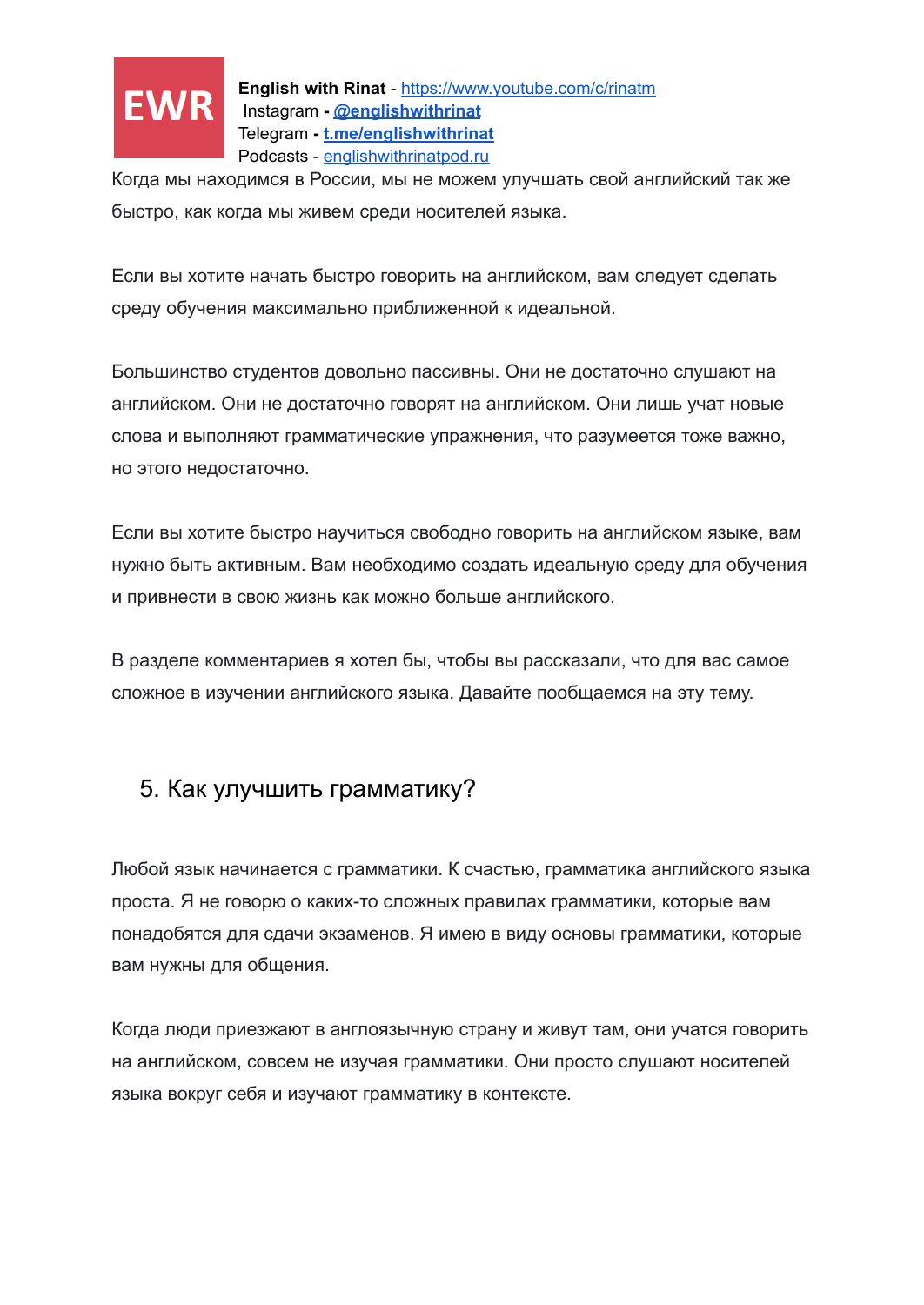

Другой пример. Подумайте о детях. Они изучают правила грамматики, чтобы начать говорить? Конечно нет. Они просто слушают своих родителей и изучают грамматику в контексте различных ситуаций.

На мой взгляд, контекст - это наш лучший помощник в изучении грамматики. Вот почему я всегда рекомендую развивать грамматику английского языка с помощью коротких историй.

Работать с английскими рассказами всегда весело и интересно. А если вам что-то нравится, вы обычно делаете это намного лучше.

В Интернете можно найти множество рассказов. Если вы хотите улучшить свою грамматику естественным путем, вам следует работать с ними следующим образом:

- напишите рассказ в настоящем простом времени. Или вы можете найти рассказ, который уже написан в Present;

- послушайте и переведите его;

- перепишите рассказ в прошедшем простом времени;

- перепишите рассказ в будущем простом времени;

Вот небольшой пример.

#### Настоящее простое время (Present Simple Tense):

*He opens the refrigerator. He looks inside the refrigerator. He is hungry. He wants something to eat. He sees a package. It is a package of hot dogs. Six hot dogs are in the package. He takes two hot dogs out of the package. He closes the refrigerator. He puts the hot dogs on a plate.*